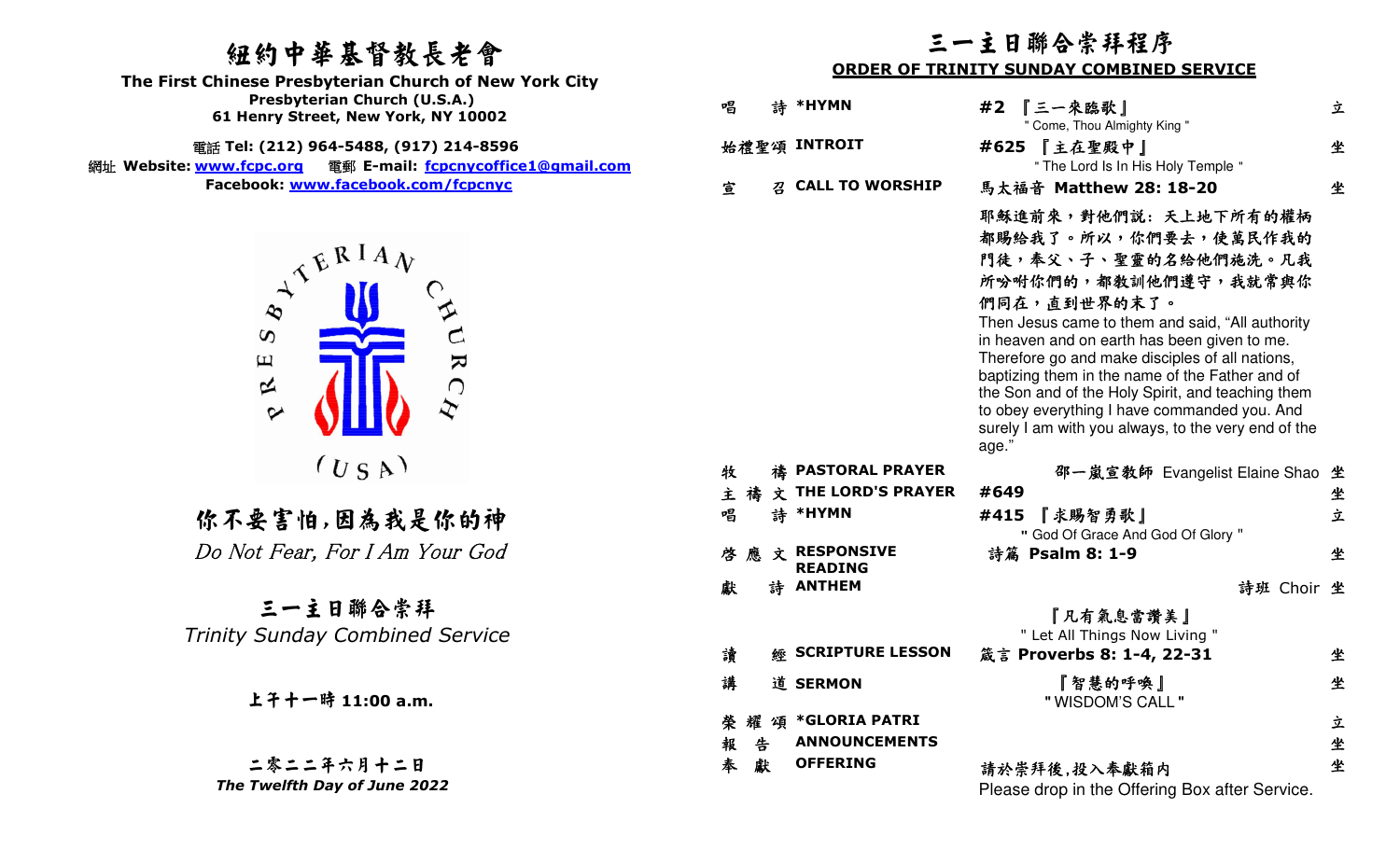差 遣 **\*DISMISSAL**

方李芳執事 Deacon Frances Fong 立

### 耶穌說: 願你們平安! 父怎樣差遣了我,我也照樣差遣你 們. 在聖殿崇拜上帝以後,你們務要踏進世界去,依靠聖靈的能力而歡欣快樂. 阿們!

 Jesus said, "Peace be with you! As the Father has sent me, I am sending you." Go forth into the world after the Worship Service in the Church Sanctuary, rejoicing in the Power of the Holy Spirit. Amen.

阿 們 頌 **\*AMEN #675** 

唱 詩 **\*HYMN #277** 『教會穩定歌』"O Where Are Kings And Empires Now"

**\*Please stand**

### 啟應文**:** 詩篇**8**篇 **1-9**節

- 主席啟**:** 耶和華我們的主啊,祢的名在全地何其美! 祢將祢的榮耀 彰顯於天。
- 會眾應**:** 祢因敵人的緣故,從嬰孩和吃奶的口中,建立了能力,使 仇敵和報仇的閉口無言。
	- 啟**:** 我觀看祢指頭所造的天,並祢所陳設的月亮星宿。
	- 應**:** 便說**:** 人算甚麼,祢竟顧念他! 世人算甚麼,祢竟眷顧他。
- 啟**:** 祢叫他比天使微小一點,並賜他榮耀尊貴為冠冕。
- 應**:** 祢派他管理祢手所造的,使萬物,就是一切的牛羊、田野 的獸、空中的鳥、海裏的魚,凡經行海道的,都服在他的 腳下。
- 同讀**:** 耶和華我們的主啊,祢的名在全地何其美。

### **Responsive Reading: Psalm 8: 1-9**

- 1 Lord, our Lord, how majestic is your name in all the earth! You have set your glory in the heavens.
- 2 Through the praise of children and infants you have established a stronghold against your enemies, to silence the foe and the avenger.
- 3 When I consider your heavens, the work of your fingers, the moon and

the stars, which you have set in place,

- 4 what is mankind that you are mindful of them, human beings that you care for them?
- 5 You have made them a little lower than the angels and crowned them with glory and honor.
- 6,7,8 You made them rulers over the works of your hands; you put everything under their feet: all flocks and herds, and the animals of the wild, the birds in the sky, and the fish in the sea, all that swim the paths of the seas.
- 9 Lord, our Lord, how majestic is your name in all the earth!

## 講道經文:箴言 8: 1-4, 22-31

- 1 智慧豈不呼叫? 聰明豈不發聲?
- 2她在道旁高處的頂上,在十字路口站立,
- 3在城門旁,在城門口,在城門洞,大聲說:
- 4眾人哪,我呼叫你們,我向世人發聲.
- 22 在耶和華造化的起頭,在太初創造萬物之先,就有了我.
- 23 從亙古,從太初,未有世界以前,我已被立.
- 24 沒有深淵,沒有大水的泉源,我已生出.
- 25 大山未曾奠定,小山未有之先,我已生出.
- 26 耶和華還沒有創造大地和田野,並世上的土質,我已生出.
- 27 祂立高天,我在那裡;祂在淵面的周圍,劃出圓圈.
- 28 上使穹蒼堅硬,下使淵源穩固.
- 29 為滄海定出界限,使水不越過祂的命令,立定大地的根基.
- 30 那時,我在祂那裡為工師,日日為祂所喜愛,常常在祂面前踴躍,
- 31 踴躍在祂為人預備可住之地,也喜悅住在世人之間.

### **Scripture Lessons: Proverbs 8: 1-4, 22-31**

- 1 Does not wisdom call out? Does not understanding raise her voice?
- 2 At the highest point along the way, where the paths meet, she takes her stand;
- 3 beside the gate leading into the city, at the entrance, she cries aloud:
	- 4 "To you, O people, I call out; I raise my voice to all mankind.

立

立 立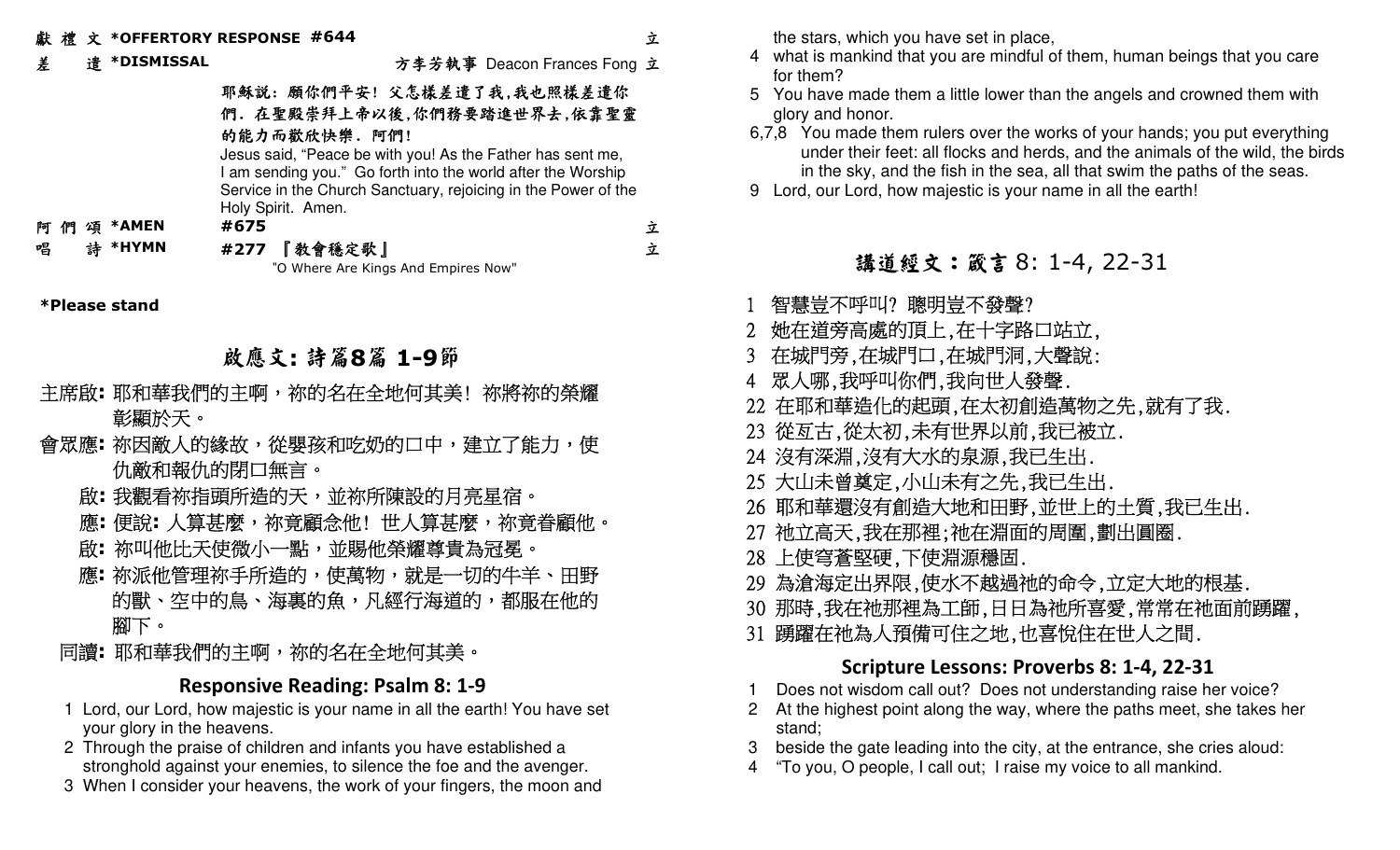- 22 "The LORD brought me forth as the first of his works, before his deeds of old;
- 23 I was formed long ages ago, at the very beginning, when the world came to be.
- 24 When there were no watery depths, I was given birth, when there were no springs overflowing with water;
- 25 before the mountains were settled in place, before the hills, I was given birth,
- 26 before he made the world or its fields or any of the dust of the earth.
- 27 I was there when he set the heavens in place, when he marked out the horizon on the face of the deep,
- 28 when he established the clouds above and fixed securely the fountains of the deep,
- 29 when he gave the sea its boundary so the waters would not overstep his command, and when he marked out the foundations of the earth.
- 30 Then I was constantly<sup>[e]</sup> at his side. I was filled with delight day after day, rejoicing always in his presence,
- 31 rejoicing in his whole world and delighting in mankind.

## 詩班獻詩歌詞

### **Let all things now living**

**Let all things now living, a song of thanksgiving, to God the creator triumphantly raise. Who fashioned and made us, protected and stayed, who guideth us on the end of our days. His banners are o'er us, His light goes before us, A pillar of fire shinning forth in the light. Till shadows have vanished and darkness is banished, as forward we travel from light into light! His laws he enforces, the stars in their courses, the sun in his orbit obediently shine, The hills and the mountains, the rivers and fountains, the deeps of the ocean proclaim Him divine. We too should be voicing our love and rejoicing, with glad adoration a song let us raise, till all thins now living u-nite in thanksgiving, to God in the highest, hosanna and praise.** 

### **九**年的人,他们的人们都是一个人的人们,但是,他们的人们都是一个人的人, 有氣息當讚美

凡有氣息萬物都當獻上感恩,歡呼頌揚讚美歸造物真神。祂創造眾生靈,祂保護又同在 日日引領我們到歲月之終。主展開祂旌旗,主光在前引導,黑夜中立火柱,明光照前程 陰影不再籠罩,黑暗盡都消散,一路伴我前行,到光明美境. 主命令眾星宿循軌運行不息,日月照主命令按時發光明。凡大山和小山,河川和眾泉源, 連大海的深處都讚主聖名,萬民皆當聚集,揚聲敬拜讚美,獻上頌讚尊崇,歡欣的美音, 凡有氣息萬物,齊來頌主鴻恩,和散那歡呼聲,歸至高真神!

### 1. 歡迎首次參加主日崇拜之新朋友,盼望你能繼續參加聚會,散會後請留下姓名, 通訊處及電話與司事,以便教會與你聯絡。

 We extend our welcome to those who are worshipping with us for the first time today. Please leave your name, address and phone number with the ushers so that we can contact you in the future. We hope to see you again.

- 2. 祈禱會: 逢禮拜四下午二時,請各兄姊在不同地方一齊誠心為教會守望禱告。
- 3. 兄姊於教會辦公時間內每日上午九時至下午五時可用本堂電話 (212)964- 5488或手提電話 (917) 214-8596聯絡同工。
- 4. 伉儷團契例會: 今主日下午二時半舉行,請各團友屆時參加。
- 5. 婦女部例會: 下主日聯合崇拜後在二樓副堂後座舉行,請各姊妹屆時參加。



# 堂<br><mark>本堂 112 周年堂慶 FCPC 112th Anniversary Celebration</mark>

## 感恩聯合崇拜 **Thanksgiving Combined Worship Service**

**6-26-2022 (**主日 **Sunday)**  上午十一時 **11:00 a.m.**

 講員 **Preacher:** 林大衛牧師 **Reverend David Lam**  題目 **Title:** 全地都要向耶和華歌唱

  **Sing Unto The Lord, All The Earth** 主席 **Worship Leader:** 梁燊南長老 **Elder San Leong** 

### **112**周年堂慶午餐會

  **112thAnniversary Celebration Lunch**  日期**(Date): 6 - 26 – 2022 (**主日 **Sunday)**  時間**(Time):** 下午十二時卅分 **12:30 p.m.**  地點 **(Venue):** 紐約中華基督教長老會  **The First Chinese Presbyterian Church** 售票日期**: 5/8/2022**至 **6/12/2022 Tickets on sale 5/8/2022~6/12/2022** 餐券**(Ticket):**每位五元 **(**名額 **<sup>80</sup>** 位**,** 先購先得**)** ited tickets, first come first  **\$5 each (limited tickets, first come first serve)**  售券者**(Booking):** 雷甄惠珍執事、梁美娥長老、徐頌基長老**. Tickets can be purchased from Deacon Christine Louie, Elder Mei Luk, Elder Jonathan Chui.**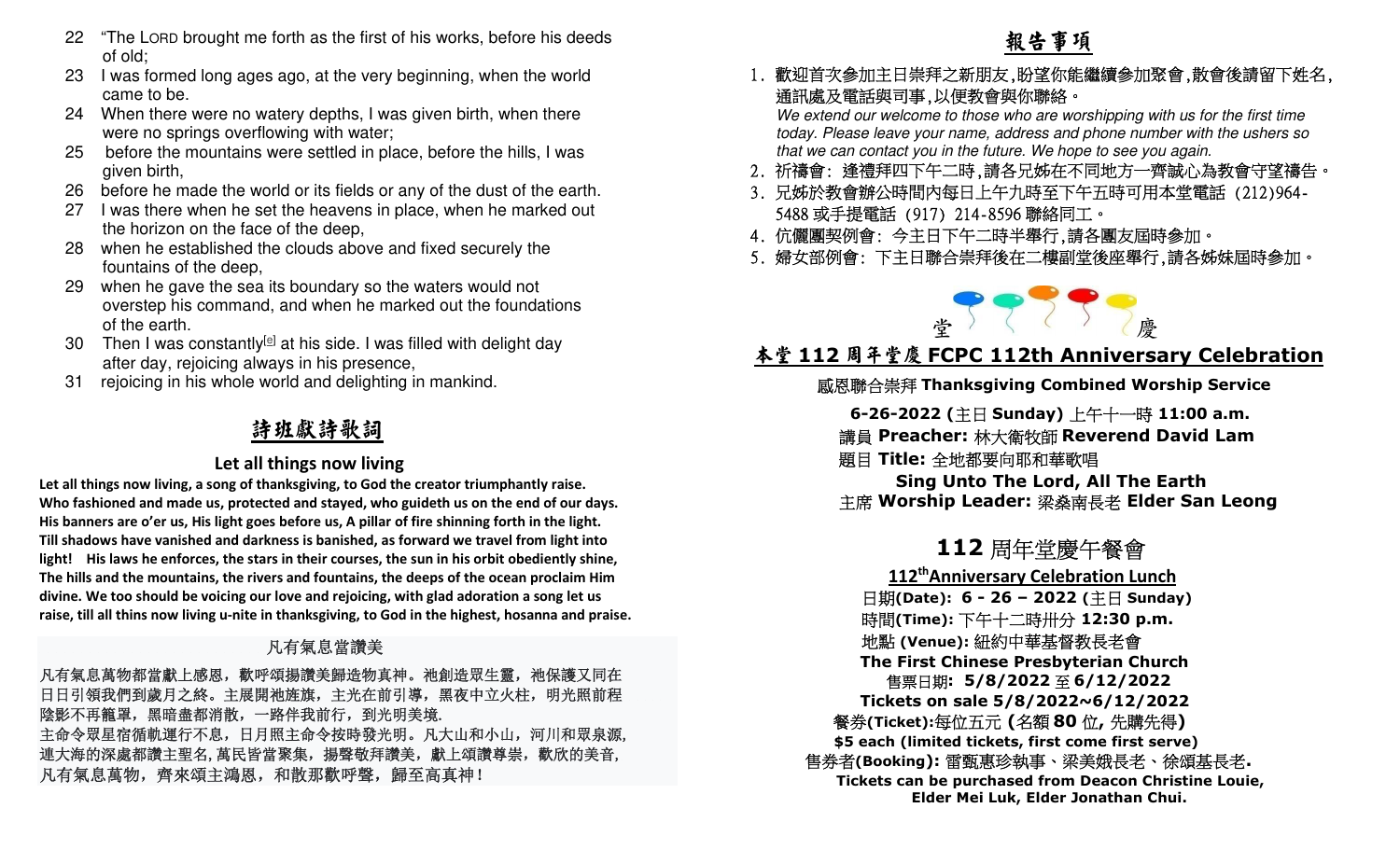### **誠聘主任牧師**

**紐約中華基督教⻑老會誠聘主任牧師。**

**具美國⻑老會 (Presbyterian Church USA) 認同之神學學位,** 

### **三年服務堂會經驗, 需能講流利粵語, 及具備英語溝通能力。**

**請寄履歷致:PNC,**

The First Chinese Presbyterian Church

61 Henry Street, New York, NY 10002, <u>或電郵 f<mark>cpcsession@gmail.com</mark></u>

The First Chinese Presbyterian Church

is seeking a Pastor (Head of Staff).

 The candidate should possess qualifications acceptable by the Presbyterian Church (USA) for Minister of Word and Sacrament, with 3 years of pastoral experience, and fluency in Cantonese and spoken English.

Please send resume to:

PNC,

The First Chinese Presbyterian Church,

61 Henry Street, New York, NY10002, or Email: fcpcsession@gmail.com

## **誠聘 Position Vacant**

### **紐約中華基督教⻑老會誠聘幹事。**

**須有大學學歷; 能講流利粵語; 及具備英語,華語溝通能力**;

**中,英文,電腦打字。 請寄履歷致:**Administrative Assistant

The First Chinese Presbyterian Church

61 Henry Street, New York, NY 10002, <u>或電郵 f<mark>cpcny@yahoo.com</mark></u>

The First Chinese Presbyterian Church

is seeking an Administrative Assistant:

 The candidate should have some college credits; fluency in Cantonese; spoken English and Mandarin; and ability to type English and Chinese.Please send resume to:

Administrative Assistant

The First Chinese Presbyterian Church,

61 Henry Street, New York, NY10002, or Email: fcpcny@yahoo.com

- 1.為本堂各同工、全體長老、執事、董事在教會中事奉的心志禱告。
- 2.為祈禱會禱告。求聖靈感動更多弟兄姊妹同心合意為教會守望。
- 3.為紐約市華埠社區禱告。願本堂藉著崇拜、關懷、社區服務、網絡廣播 節目廣傳福音。
- 4.為身體和心靈軟弱的弟兄姊妹禱告。求主醫治,使他們早日康復: 吳秀琼女士、林伍新蘭女士、陳玉金女士、張淑德女士、劉浪波夫人、 朱譚綺琪女士、陳曾惠英長老、曾偉青長老之母親、唐顯慶長老。
- 5.為本堂聘牧事工禱告。求主差遣合適主任牧師來牧養教會。
- 6.為本堂聘請幹事禱告。求主差遣合適同工來協助堂務。
- 7.為弟兄姊妹未信主的親友禱告。
- 8.為本堂牧養事工禱告。求主帶領教會,幫助未信者認識基督,曉得牧養 不同需要的弟兄姊妹。

主日聯合崇拜事奉人員

|        | 今主日(六月十二日)     | 下主日(六月十九日)    |
|--------|----------------|---------------|
|        | 三一主日崇拜         | 父親節主日崇拜       |
| 講員/主席  | 邵一嵐宣敎師 / 方李芳執事 | 李澤華牧師 / 梁美娥長老 |
| 指揮/司琴  | 林主恩先生 / 江友正女士  | 林主恩先生 / 江友正女士 |
| 待<br>招 | 胡國傑長老          | 趙林慕貞女士        |
| 聖壇插花   | 邵一嵐宣敎師         | 邵一嵐宣教師        |
| 錄音/音響  | 黄惠賜執事          | 黄惠賜執事         |

 陳衛佩娟女士紀念先夫陳福昌先生 陳衛佩娟女士紀念謝銓長老,雷陳爕芳女士, 胡關琴英執事 陳衛佩娟女士紀念陳李小嫦女士, 趙雷月華女士, 黃德夫人

獻 花

### 代禱事項